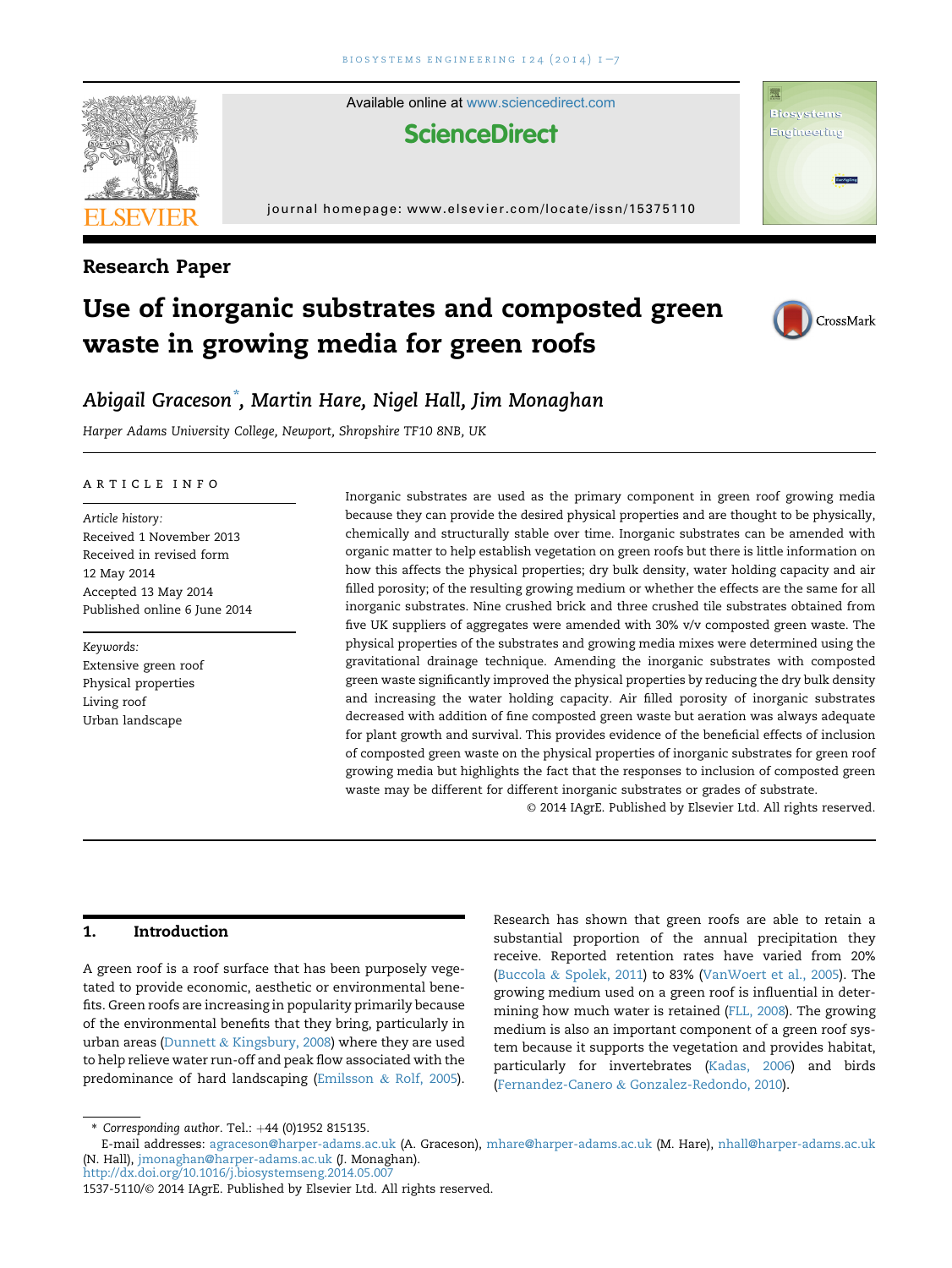Low dry bulk density, high water holding capacity and high air filled porosity are the desired physical characteristics of growing media for green roofs. It is important for the dry bulk density to be low because it reduces the impact on the buildings load bearing capacity (GRO, 2011). High water holding capacity is also required to improve the water retention function of the system (Berghage et al., 2009) and support plant transpiration (Handreck & Black, 2002); it may also enable prolonged plant survival during periods of drought. High air filled porosity minimises water logging and is advantageous for gaseous exchange between the growing medium environment and plant roots (Raviv & Lieth, 2008). This is particularly important because green roofs often have very restricted growing media depths, sometimes as little as 25 mm, to reduce the impact on the buildings load bearing capacity. The entire growing media profile would therefore be water logged following rainfall events unless coarse materials are used. These properties can be found in organic substrates such as composted green waste but organic matter is not typically used as the primary component of growing media for green roofs. Organic matter content in growing media for green roofs greater than 12% mass is thought to present a fire risk (FLL, 2008). Organic matter can also decompose rapidly (Emilsson & Rolf, 2005) and can encourage excessive production of vegetation biomass which is then vulnerable to adverse environmental conditions such as drought (Nagase & Dunnett, 2011).

In comparison to organic matter, inorganic substrates are presumed to be physically (Weiler & Scholz-Barth, 2009), chemically (Friedrich, 2005) and structurally (FLL, 2008; Snodgrass & McIntyre, 2010) stable over time. Because of this, in Germany (FLL, 2008) and the UK (GRO, 2011) inorganic granular substrates are typically used as the primary components of growing media for green roofs. It is thought that inorganic granular substrates can provide many of the appropriate physical characteristics for a green roof growing medium (Dunnett & Kingsbury, 2008; Molineux, Fentiman, & Gange, 2009).

The inorganic component of growing media for green roofs is often chosen because of its low bulk density. For example, an accessible roof should have a minimum distributed loading capacity of 0.9 kPa (Sorrill, J., 2012. Pers. Comm. Mr J. Sorrill is the Manager of The Green Roof Centre, Sheffield, UK the national centre of excellence for green roofs). Based on this loading capacity the maximum bulk density of growing media at a depth of 75 mm when fully saturated with water would be 1200  $\text{kg m}^{-3}$ . The dry bulk density of lightweight aggregates such as crushed brick and crushed tile is generally between 700 kg m<sup>-3</sup> and 1800 kg m<sup>-3</sup> (FLL, 2008); therefore, only lightweight aggregates with the lowest dry bulk densities would be suitable for use as growing media materials on a roof with this loading capacity without being amended with lower density materials.

Amending inorganic substrates with organic matter can favourably influence the physical properties of the resulting growing media because each component contributes its physical properties to the mix (Pokorny & Henny, 1984). Amending inorganic substrates with organic matter will often reduce the dry bulk density (Grosbellet, Vidal-Beaudet, Caubel, & Charpentier, 2011); increase the water holding capacity (Nagase & Dunnett, 2011) and increase the air filled porosity (Papadopoulos, Bar-Tal, Silber, Saha, & Raviv, 2008). Blythe and Merhaut (2007) observed that the dry bulk density of 127 horticultural growing media was negatively related to both water holding capacity and air filled porosity. The observed negative relationship suggests that water holding capacity and air filled porosity should increase when composted green waste is incorporated into a substrate with a higher dry bulk density because the dry bulk density of the resulting medium is lower than that of the original substrate.

Composted green waste is a recycled material which can be produced locally, adding value to the environmental credentials of a green roof system. As the organic component of green roof growing media, composted green waste can contribute positively to the physical requirements due to its low dry bulk density with high air filled porosity and water holding capacity (Raviv & Lieth, 2008). In addition it can contain nutrients for plant growth and survival (Raviv & Lieth, 2008). These will not typically be provided by an inert inorganic substrate and will help establish vegetation (Emilsson & Rolf, 2005).

There is little published research which addresses the changes in physical properties that occur when inorganic substrates for green roof growing media are amended with organic matter. This study, therefore, tested the null hypotheses:

- Type of inorganic substrate and inclusion of composted green waste have no effect on the physical properties; dry bulk density, water holding capacity and air filled porosity; of growing media for green roofs.
- There is no relationship between the physical properties of an inorganic substrate and a two component growing medium made with an inorganic substrate and composted green waste.

A laboratory experiment was conducted at Harper Adams University, Shropshire, UK to test these hypotheses on crushed brick and crushed tile inorganic substrates mixed with two grades of composted green waste. Inorganic substrates marketed for use as a primary component of growing media for green roofs and composted green waste were selected based on advice received from The Green Roof Centre, Sheffield, UK (Sorrill, J., 2009. Pers. Comm.).

## 2. Materials and methods

## 2.1. Inorganic substrates

Nine crushed brick and crushed tile inorganic substrates were obtained from five UK suppliers of aggregates (Table 1). The substrates were six types of crushed brick and three types of crushed tile. They were all marketed as being suitable for use as a primary component of green roof growing media.

### 2.2. Organic materials

Fine and coarse grades of composted green waste were obtained from the composting company, Vital Earth Ltd,